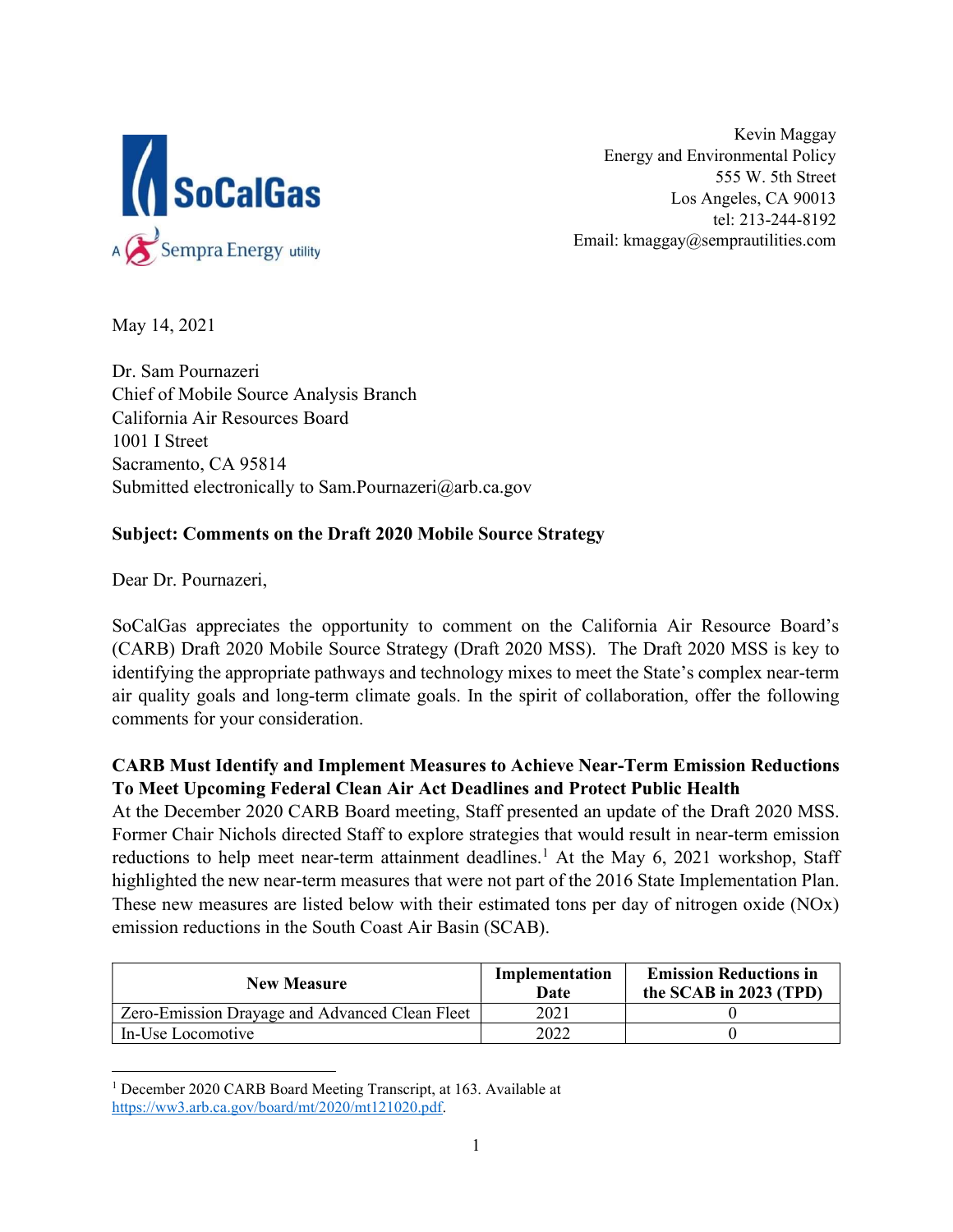| Commercial Harbor Craft  | 202   | .) Q |
|--------------------------|-------|------|
| Cargo Handling Equipment | TRD.  |      |
| Construction & Mining    | TBD   |      |
|                          | Total | 1.0  |

 As shown in the table, only approximately one ton per day (tpd) is expected to be reduced from the new measures, collectively. Additionally, two of the new measures have implementation dates that are yet to be determined. It is speculative that any reductions will be achieved to help the SCAB meet attainment of the eight-hour 1997 ozone by 2023 (the federally imposed deadline). Further, heavy-duty trucks (Class 2 through 8) are a major source of NOx, accounting for 31 percent of the basin-wide NOx emissions.<sup>2</sup> Yet, the draft does not identify any new measures to reduce truck emissions prior to 2023.

 It should be noted that at the May 6 workshop, Staff expressed that they "do not foresee a viable pathway to meeting 2023 attainment" (transcript and video not available). While 2023 attainment will be a significant challenge, we observe that meeting the attainment deadline would enhance and protect public welfare, and respectfully urge CARB to identify and implement measures to get meaningful emission reductions, particularly from trucks. The potential consequences of a failure to reach attainment, especially insofar as impeded by an inadequate mobile source strategy, could cause significant hardship to California and its economy. As CARB is well aware, the Clean Air Act provides for EPA preparation of Federal Implementation Plan, the imposition of sanctions on the region, and/or withholding of federal funding.

 In addition to the statutory requirement to achieve necessary emissions reduction by federal Clean Air Act deadlines, California has a public health imperative to address air pollution in communities that are disproportionately impacted by transportation emissions along transportation corridors. Commercially available technologies can be deployed today to get immediate emission reductions and provide immediate public health benefits. Regulatory determinations to effectively await for future measures and technologies essentially compel impacted communities to await air quality improvement as well.

## CARB Must Confirm its Commitment to Turning Over 33,000 Trucks in the San Joaquin Valley by 2024

 The most recent version of the Draft 2020 MSS added discussion of State and regional measures needed to meet attainment. However, the Draft 2020 MSS omits CARB's commitment to turnover 33,000 heavy-duty trucks to near-zero emissions, or better, using incentives in the San Joaquin Valley by 2024. CARB committed to this action in the 2018 San Joaquin Valley State Implementation Plan (SIP) Supplement, which was approved by the Environmental Protection

<sup>&</sup>lt;sup>2</sup> Joint CARB and SCAQMD Presentation, 16 December 2020. Available at: <http://www.aqmd.gov/docs/default>- mobile-sources-wg-final.pdf?sfvrsn=12. source/clean-air-plans/air-quality-management-plans/2022-air-quality-management-plan/presentation-2022-aqmp-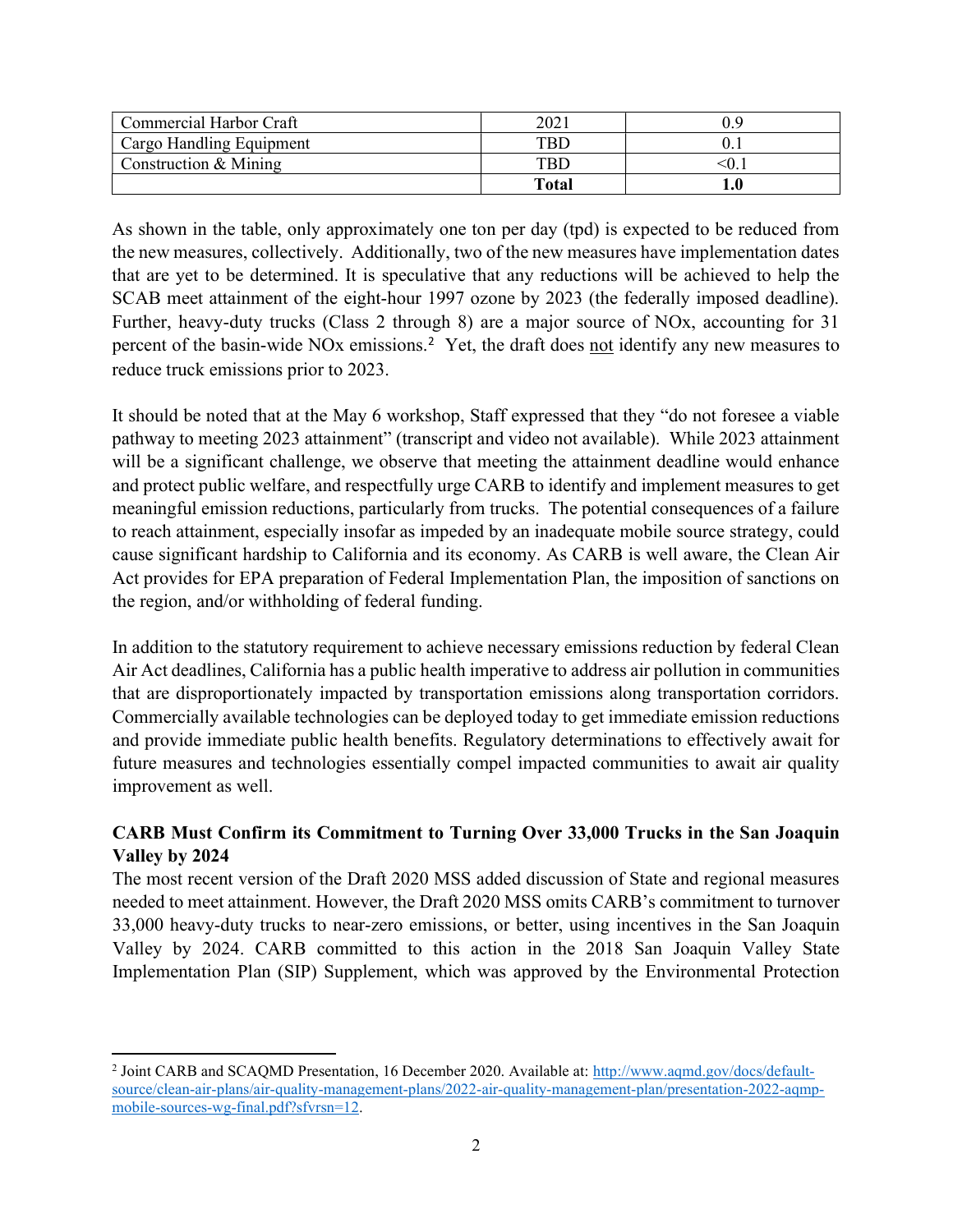Agency (EPA).<sup>3</sup> This measure is expected to reduce emissions by an astonishing 10 tpd of NOx.<sup>4</sup> In the workshop, a commenter asked Staff why the 33,000 trucks were not included in the presentation. Staff response was that the measure was omitted because it is an incentive measure, and the slide did not include incentive measures. The 33,000 trucks commitment was also not included in the Mobile Emissions Toolkit for Analysis (META) tool and thus not included in the emission calculations. Regardless of whether a measure is regulatory, or incentive based, CARB must make good on its commitments and include those commitments in its calculations and assumptions. It is imperative that CARB reaffirm and make good on its commitment to turning over 33,000 heavy-duty trucks to near-zero emission, or better. The residents of the San Joaquin Valley are relying on this measure to reduce emissions by 10 tpd NOx to not only meet attainment, but to improve public health.

## CARB Should Examine Alternative Pathways

 Throughout the Draft 2020 MSS development process, it is disappointing that alternative scenarios to meet the State's near-term air quality goals and long-term climate goals, were not expressed or entertained. In previous comments, SoCalGas presented for alternatives to be evaluated. To date, no feasible alternative pathways have been assessed. Each iteration of the Draft 2020 MSS has solely focused on a zero-emission pathway and as stated by the South Coast Air Quality Management District (SCAQMD) the Draft 2020 MSS "does not address the significant NOx emission reductions needed for attaining the 1997 eight-hour ozone attainment in the basin in 2023."<sup>5</sup> A consulting firm, Ramboll, recently completed an alternatives analysis that looked at multiple technology pathways that could achieve all of the State's goals. The study found that "expanded implementation of zero-emission and low-NOx vehicles, coupled with increased introduction of renewable liquid and gaseous fuels, can deliver earlier and more cost-effective benefits than a ZEV only approach."<sup>6</sup> The study also found that "near-term NOx reductions and long-term GHG goals can be achieved with a mix of advanced low-emitting trucks and renewable fuels."<sup>7</sup>

 In addition to the challenges of meeting attainment of the federal 1997 eight-hour ozone standard of 80 parts per billion (ppb) by 2023, the SCAQMD states that "based on our preliminary review mobile source categories will not be adequate for 2031 attainment,"<sup>8</sup> which is the federal 2008 eight-hour ozone standard of 75-ppb. CARB must look at alternatives with multiple technology pathways to get real emission reductions to meet not only 2023 attainment but 2031 as well. of the Draft 2020 MSS, it appears that the total projected reductions from all scenarios for all

<sup>&</sup>lt;sup>3</sup> Federal Register: 2020-14471.pdf (govinf [https://www.govinfo.gov/content/pkg/FR-2020-07-22/pdf/2020-](https://www.govinfo.gov/content/pkg/FR-2020-07-22/pdf/2020) [14471.pdfo.gov](https://14471.pdfo.gov))

 <sup>4</sup> San Joaquin Valley Supplement to the Revised 2016 State Strategy for the State Implementation Plan, August 2018. Available at:

[https://ww3.arb.ca.gov/planning/sip/sjvpm25/2018plan/20180828\\_sjv\\_supplement\\_sip\\_strategy.pdf](https://ww3.arb.ca.gov/planning/sip/sjvpm25/2018plan/20180828_sjv_supplement_sip_strategy.pdf).

<sup>&</sup>lt;sup>5</sup> Letter from SCAQMD Executive Officer to CARB Executive Officer dated October 20, 2020.

 $^6$  Ramboll, Multi-Technology Pathways to Achieve California's Air Quality and Greenhouse Gas Goals: Heavy-Heavy-Duty Truck Case Study, 2021, at 25.

 <sup>7</sup> Ibid.

<sup>&</sup>lt;sup>8</sup> Letter from SCAQMD Executive Officer to CARB Executive Officer dated October 20, 2020.